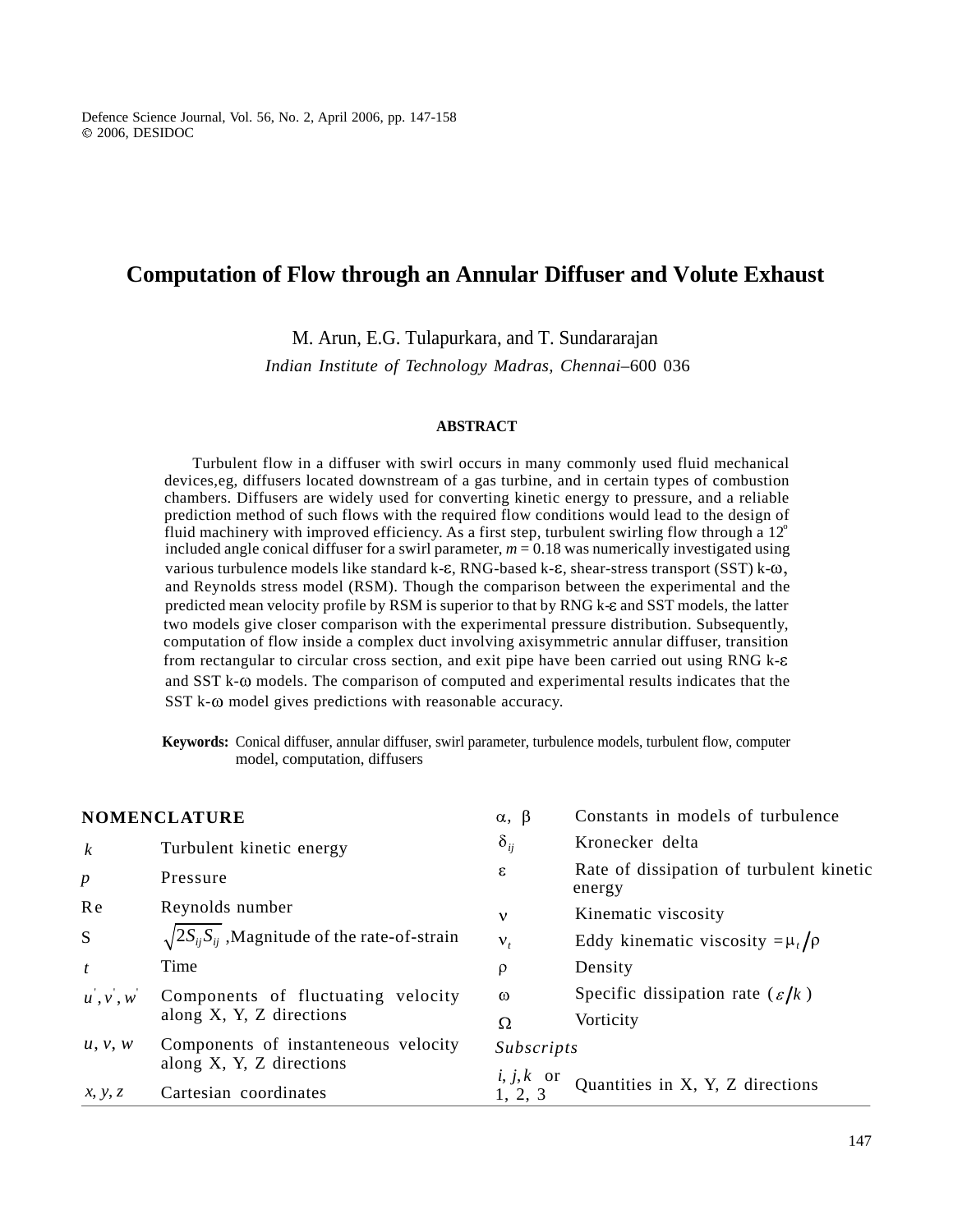- 'Fluctuating quantities wrt time average
- 

to compute turbulent flow in a complex duct located downstream of a gas turbine. These devices are widely used for converting kinetic energy to pressure, 2. and a reliable prediction method of such flows with CLOSURE MODELLING the required flow conditions would lead to the design of fluid machinery with an improved efficiency.

in a conical diffuser with and without swirl using various models of turbulence. They found that RNG  $k-\varepsilon$  model with correction for swirl and shearstress transport  $k-\omega$  model gave close agreement with experimentally observed pressure distribution. Arun and Tulapurkara<sup>2</sup> computed turbulent flow inside an enclosure with a central partition with RNG k- $\varepsilon$ , RSM, and SST k- $\omega$  models. Only SST  $k-\omega$  model was able to predict the shifting of vortices

*Superscripts* observed behind the partition in the experiments. Time-averaged quantities from rectangular to circular cross section, and exit The objective of the present investigation was are not given due to proprietory nature of the In the present investigation, the flow inside a complex duct involving axisymmetric annular diffuser, transition pipe as shown in Fig.1, has been carried out using RNG  $k_{\epsilon}$  and SST k- $\omega$  models. The dimensions Superscripts<br>
Superscripts<br>
Superscripts<br>
Superscripts<br>
Superscripts<br>
Superscripts<br>
Superscripts<br>
Superscripts<br>
Superscripts<br>
Superscripts<br>
Superscripts<br>
In the present investigation, the flow inside a complex<br>
duct involv configuration.

# **2. GOVERNING EQUATIONS & TURBULENCE CLOSURE MODELLING**

Arun<sup>1</sup>, et al. computed turbulent swirling flow present numerical investigation. The 3-D unsteady, The FLUENT 6.0 computational fluid dynamics software has been used as the platform for the compressible N-S equations, in standard tensorial notation given by the expressions

$$
\frac{\partial u_i}{\partial x_i} = 0 \tag{1}
$$

$$
\frac{\partial u_i}{\partial t} + \frac{\partial}{\partial x_j} (u_i u_j) = -\frac{1}{\rho} \frac{\partial p}{\partial x_i} + \frac{\partial}{\partial x_j} \left( v \frac{\partial u_i}{\partial x_j} - u \overline{u_j} \right) (2)
$$



**Figure 1. Geometry of complex duct: (a) front view and (b) side view**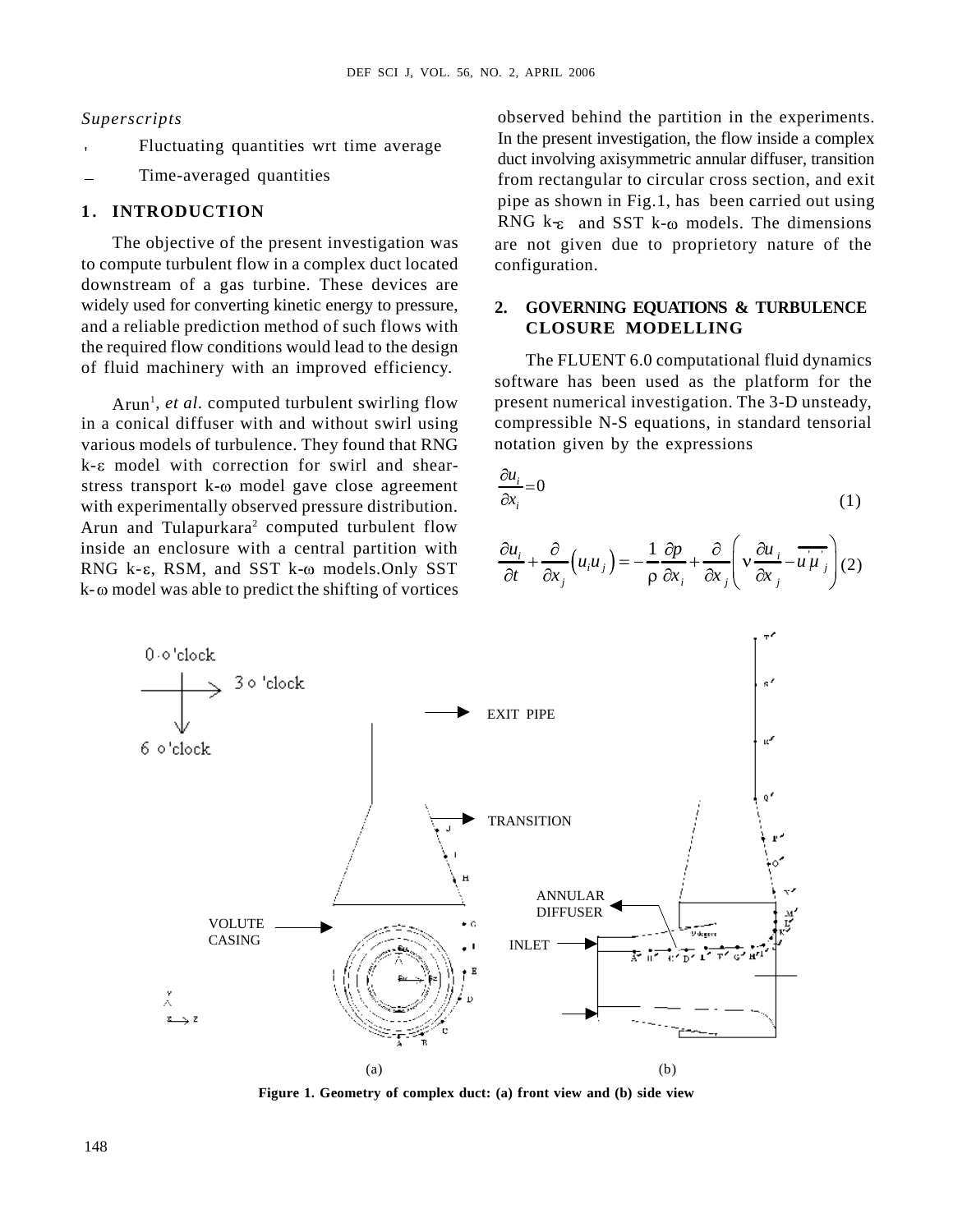are solved using finite volume method (FVM). The are briefly described below. ARUN, *et al.*: FLOW THROUGH AN ANNULAR DIFFUSER AND VOLUTE EXHAUST<br>
are solved using finite volume method (FVM). The Thus, the RNG-based model is more responsive<br>
semi-implicit method for pressure-linked equations to the

### **2.1 RNG-based k-ε Model**

$$
\frac{\partial}{\partial t}(k) + \frac{\partial}{\partial x_i}(ku_i) = \frac{\partial}{\partial x_j}\left(\alpha v_i \frac{\partial k}{\partial x_j}\right) + v_i S^2 - \epsilon
$$
\n(3)\n
$$
\frac{\partial}{\partial t}(k) + \frac{\partial}{\partial t}(ku_i) = \frac{\partial}{\partial t}(\Gamma_k \frac{\partial k}{\partial t}) + v_i S^2 - Y_k
$$
\n(5)

$$
\frac{\partial}{\partial t}(\varepsilon) + \frac{\partial}{\partial x}(\varepsilon u) = \frac{\partial}{\partial x} \left( \alpha v_t \frac{\partial \varepsilon}{\partial x_j} \right) + C_{1\varepsilon} \frac{\varepsilon}{k} v_t S^2 - C_{2\varepsilon} \frac{\varepsilon^2}{k} - R_{\varepsilon} \qquad (4) \qquad \qquad \frac{\partial}{\partial (v_t)} \frac{\partial}{\partial (v_t)} \frac{\partial}{\partial (v_t)} = \frac{\partial}{\partial (v_t)} \frac{\partial}{\partial (v_t)} \frac{\partial}{\partial (v_t)} \frac{\partial}{\partial (v_t)} \frac{\partial}{\partial (v_t)} \frac{\partial}{\partial (v_t)} \frac{\partial}{\partial (v_t)} \frac{\partial}{\partial (v_t)} \frac{\partial}{\partial (v_t)} \frac{\partial}{\partial (v_t)} \frac{\partial}{\partial (v_t)} \frac{\partial}{\partial (v_t)} \frac{\partial}{\partial (v_t)} \frac{\partial}{\partial (v_t)} \frac{\partial}{\partial (v_t)} \frac{\partial}{\partial (v_t)} \frac{\partial}{\partial (v_t)} \frac{\partial}{\partial (v_t)} \frac{\partial}{\partial (v_t)} \frac{\partial}{\partial (v_t)} \frac{\partial}{\partial (v_t)} \frac{\partial}{\partial (v_t)} \frac{\partial}{\partial (v_t)} \frac{\partial}{\partial (v_t)} \frac{\partial}{\partial (v_t)} \frac{\partial}{\partial (v_t)} \frac{\partial}{\partial (v_t)} \frac{\partial}{\partial (v_t)} \frac{\partial}{\partial (v_t)} \frac{\partial}{\partial (v_t)} \frac{\partial}{\partial (v_t)} \frac{\partial}{\partial (v_t)} \frac{\partial}{\partial (v_t)} \frac{\partial}{\partial (v_t)} \frac{\partial}{\partial (v_t)} \frac{\partial}{\partial (v_t)} \frac{\partial}{\partial (v_t)} \frac{\partial}{\partial (v_t)} \frac{\partial}{\partial (v_t)} \frac{\partial}{\partial (v_t)} \frac{\partial}{\partial (v_t)} \frac{\partial}{\partial (v_t)} \frac{\partial}{\partial (v_t)} \frac{\partial}{\partial (v_t)} \frac{\partial}{\partial (v_t)} \frac{\partial}{\partial (v_t)} \frac{\partial}{\partial (v_t)} \frac{\partial}{\partial (v_t)} \frac{\partial}{\partial (v_t)} \frac{\partial}{\partial (v_t)} \frac{\partial}{\partial (v_t)} \frac{\partial}{\partial (v_t)} \frac{\partial}{\partial (v_t)} \frac{\partial}{\partial (v_t)} \frac{\partial}{\partial
$$

The quantity  $\alpha$  is the inverse effective Prandtl number for  $k$  as well as  $\varepsilon$ . The effective viscosity is calculated using the following:

$$
v_{\text{eddy}} = v_{\text{mol}} \left[ 1 + \sqrt{\frac{C_{\mu}}{V_{\text{mol}}}} \frac{k}{\sqrt{\epsilon}} \right]^2
$$
\nthe cross distribution term:  $Y_k$  and  $\omega$ , and are given by  $\Gamma_k = v + \frac{V_t}{V_{\text{mol}}}$ .

The turbulent viscosity is given as  $v_t = (v_{eddy} - v_{mol})$  and the term  $R_{\varepsilon}$  is expressed as where  $\sigma_k$  and  $\sigma_k$ :

$$
R_{\varepsilon} = \frac{C_{\mu} \eta^3 \left(1 - \eta / \eta_0\right)}{1 + \beta \eta^3} \frac{\varepsilon^2}{k}
$$

where  $\eta = Sk/\varepsilon$ ,  $\eta_0 = 4.380$ ,  $\beta = 0.012$ .  $\sigma_k = \frac{1}{\Gamma(\varepsilon_0 - \mu_0)(1 - \Gamma(\varepsilon_0))}$ 

The model constants  $C_{1g}$ ,  $C_{2g}$ , and  $C_{\mu}$  are 1.42,  $, C_{2\varepsilon}$ , and  $C_{\mu}$  are 1.42, , and  $C_{\alpha}$  are 1.42,  $\arctan 1.42$ , 1.68, and 0.084, respectively. The inverse effective Prandtl number  $(\alpha)$  is computed using the following as formula derived analytically in the RNG theory:

$$
\left| \frac{\alpha - 1.3929}{\alpha_0 - 1.3929} \right|^{0.6321} \left| \frac{\alpha + 2.3929}{\alpha_0 + 2.3929} \right|^{0.3679} = \frac{v_{mol}}{v_{eddy}}
$$

limit  $\alpha \approx 1.393$ .

semi-implicit method for pressure-linked equations to the effects of rapid strain and streamline curvature (SIMPLE) algorithm is used to solve the coupled than the standard  $k-\epsilon$  model. A comprehensive pressure and velocity fields with second-order description of RNG theory and its application to accurate differencing scheme. The models of turbulence turbulence can be found in Yakhot and Orszag<sup>3</sup>. **141** Contact the matter of excellent particles in the sequence of the state of the state of the state in the state of the state of the state of the state of the state of the state of the state of the state of the state o axis,  $\alpha = -1.08$  viential (1.89 KV) at mesopra con various extra particular contradiction in the set of the contradiction in the set of the set of the set of the set of the set of the set of the set of the set of the set 4.392,  $\omega$  and (Find the media CFVM). The CFVM distribution is the exploration of the continent of the state of the state of the state in the state of the state of the state of the state of the state of the state of the Thus, the RNG-based model is more responsive . IFFUSER AND VOLUTE EXHAUST<br>
Thus, the RNG-based model is more responsive<br>
the effects of rapid strain and streamline curvature<br>
in the siand  $\lambda$  and  $\lambda$  complete  $\lambda$  complements<br>
originon of RNG theory and its applicat **EVERIR AND VOLUTE EXILATST**<br>
Thus, the RNG-based model is more responsive<br>
the studded k-s model. A comprehensive<br>
the studded k-s model. A comprehensive<br>
theoretic of RNG theory and its application to<br>
submer-tores cran DIFFUSER AND VOLUTE EXHAUST<br>
Thus, the RNG-based model is more responsive<br>
the effects of rapid strain and streamline curvature<br>
an the standard k-sc model. A comprehensive<br>
seription of RNG theory and its application to<br> DIPERSIC ASD VOLUTE EXHAUST<br>
Thus, the RNG-based model is more responsive<br>
the effects of rapid strain and streamline curvature<br>
in the standard k<sub>x</sub> model. A comprehensive<br>
toricition of RNG theory and its application to **u** *s* Youth is that and straining the straining curve and is the fractional streamline curvature fraction to **RNG** theory and its application to **n B Example in RNG** theory and its application to **n b** from the fr DIFFUSIR AND VOLUTE EXIRETS<br>
Thus, the RNG-based model is more responsive<br>
the effects of rapid strain and streamline curvature<br>
into the studient k-s- model. A comprehensive<br>
sestription of RNG theory and its application a particular AND volume Existency<br>
Thus, the RNG-based model is more responsive<br>
to the effects of rapid strain and streamline curvature<br>
than the samplest description of RNG theory and its application to<br>
description of USER AND VOLUTE EXHAUST<br>
thus, the RNG-hased model is more responsive<br>
fielfects of rapid strain and streamline curvature<br>
the standard k-c model. A comprehensive<br>
their standard H-standard Sexage.<br> **there**-stress **Transp** 

### **2.2 Shear-stress Transport k-** $\omega$  **Model**

The RNG-based  $k$ - $\varepsilon$  model has a form similar was developed by Menter<sup>4</sup> to effectively blend the to the standard k- $\varepsilon$  model. The transport equations<sup>3</sup> robust and accurate formulation of the k- $\omega$  model are: in the near-wall region with the free-stream independence The shear-stress transport  $(SST)$  k- $\omega$  model of the  $k - \varepsilon$  model in the far field.

$$
\frac{\partial}{\partial t}(k) + \frac{\partial}{\partial x_i}(ku_i) = \frac{\partial}{\partial x_j}\left(\alpha v_i \frac{\partial}{\partial x_j}\right) + v_i S^2 - \varepsilon
$$
\n(3)\n
$$
\frac{\partial}{\partial t}(k) + \frac{\partial}{\partial x_i}(ku_i) = \frac{\partial}{\partial x_j}(\Gamma_k \frac{\partial k}{\partial x_j}) + v_i S^2 - Y_k
$$
\n(5)\n
$$
\frac{\partial}{\partial t}(k) + \frac{\partial}{\partial x_i}(ku_i) = \frac{\partial}{\partial x_j}(\Gamma_k \frac{\partial k}{\partial x_j}) + v_i S^2 - Y_k
$$
\n(6)\n
$$
\frac{\partial}{\partial t}(k) + \frac{\partial}{\partial x_i}(ku_i) = \frac{\partial}{\partial x_j}(\Gamma_k \frac{\partial k}{\partial x_j}) + v_i S^2 - Y_k
$$

$$
\frac{\partial}{\partial t}(\omega) + \frac{\partial}{\partial x_i}(\omega u_i) = \frac{\partial}{\partial x_i}(\Gamma_\omega \frac{\partial \varepsilon}{\partial x_j}) + \alpha S^2 - Y_\omega + D_\omega \quad (6)
$$
  
by  $\alpha$  is the inverse effective Prandtl

the cross-diffusion term.  $\Gamma_k$  and  $\Gamma_{\omega}$  represent the  $C_{\mu}$  *k* | effective diffusivity of *k* and  $\omega$ , and are given by In these equations,  $Y_k$  and  $Y_{\omega}$  represent the and  $Y_{\alpha}$  represent the dissipation of *k* and  $\omega$  due to turbulence.  $D_{\omega}$  represents represent the

$$
\Gamma_k = v + \frac{v_t}{\sigma_k}; \ \ \Gamma_\omega = v + \frac{v_\omega}{\sigma_\omega}
$$

where  $\sigma_k$  and  $\sigma_{\omega}$  are the turbulent Prandtl numbers for  $k$  and  $\omega$ :

$$
R_{\varepsilon} = \frac{C_{\mu} \eta^{3} (1 - \eta / \eta_{0}) \varepsilon^{2}}{1 + \beta \eta^{3}} \frac{\varepsilon^{2}}{k}
$$
\n
$$
\sigma_{\omega} = \frac{1}{F_{1} / \sigma_{\omega,1} + (1 - F_{1}) / \sigma_{\omega,2}}
$$
\nor

\n
$$
\eta = Sk / \varepsilon, \ \eta_{0} = 4.380, \ \beta = 0.012.
$$
\n
$$
\sigma_{k} = \frac{1}{F_{1} / \sigma_{k,1} + (1 - F_{1}) / \sigma_{k,2}}
$$

respectively. The turbulent viscosity,  $v<sub>i</sub>$  is computed is computed

$$
v_{t} = \frac{k}{\omega} \frac{1}{\max\left[\frac{1}{\alpha^{*}}, \frac{\Omega F_{2}}{\alpha_{1} \omega}\right]}
$$

where  $\alpha_0 = 1.0$ . In the high-Reynolds-number where  $\Omega = \sqrt{2\Omega_{ij}\Omega_{ij}}$  and  $\Omega_{ij}$  is the mean rate of rotation tensor.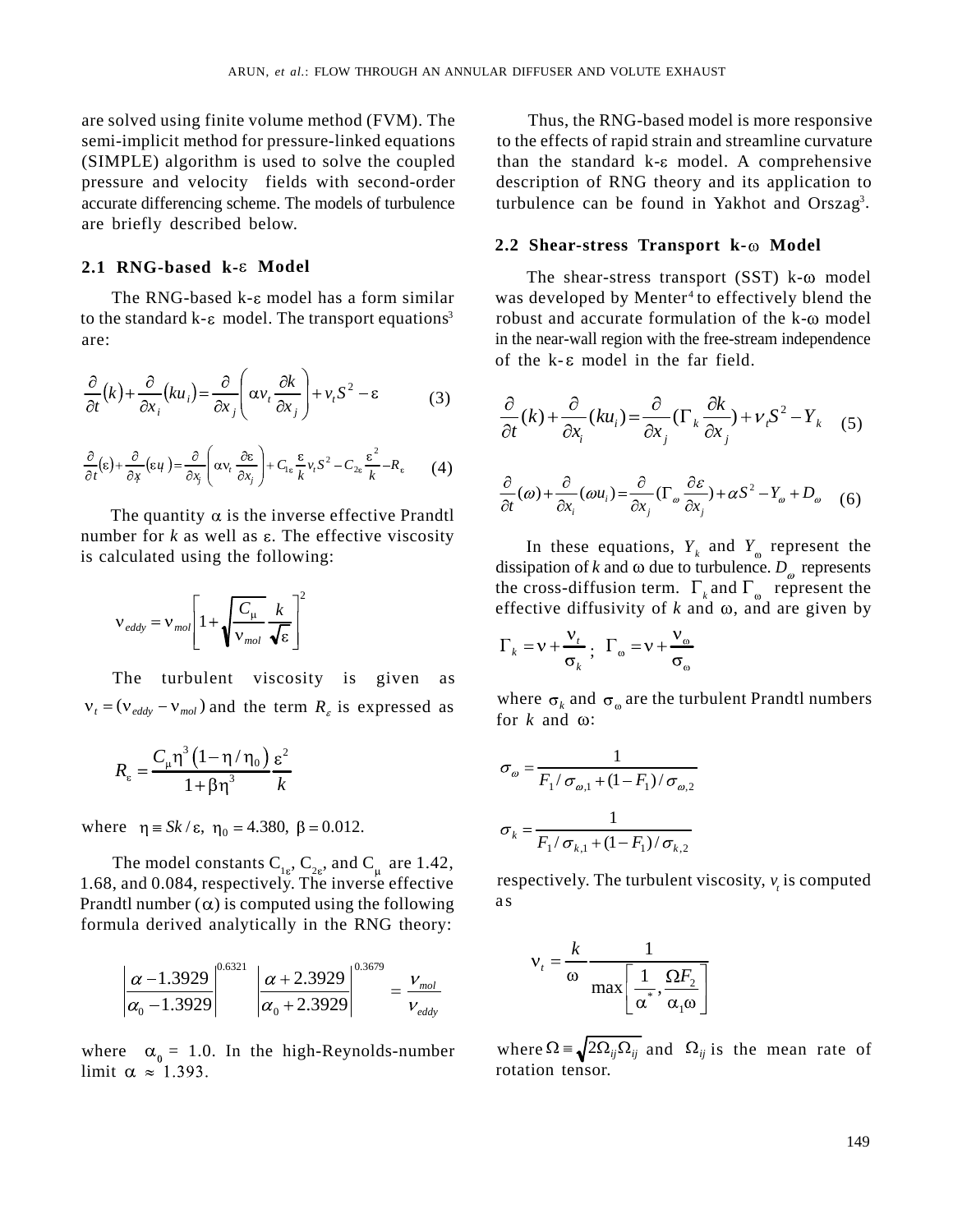$$
\alpha^* = \alpha_{\infty}^* \bigg( \frac{\alpha_0^* + R_{et} / R_k}{1 + R_{et} / R_k} \bigg) \qquad \beta = \beta_i \text{ and } \beta_i = F_i \beta_{i,1} + (1 - F_i) \beta_{i,2}.
$$

where the contract of the contract of the contract of the contract of the contract of the contract of the contract of the contract of the contract of the contract of the contract of the contract of the contract of the cont

$$
R_{et} = \frac{\rho k}{\mu \omega}; R_k = 6.0; \quad \alpha_0^* = \frac{\beta_i}{3.0}; \beta_i = 0.072. \qquad D_{\omega} = 2(1 - F_1)\sigma_{\omega,2} \frac{1}{\omega} \frac{\partial k}{\partial x_i} \frac{\partial \omega}{\partial x_i}
$$

The k- $\varepsilon$  model is converted into a k- $\omega$  formulation using the blending functions,  $F_1$  and  $F_2$  and are<br>The constants  $\kappa = 0.41$ ,  $\beta_{i,1} = 0.075$ , given by given by  $\sum_{i=1}^{\infty}$  substants  $\sum_{i=1}^{\infty}$  substants  $\sum_{i=1}^{\infty}$  for  $\sum_{i=1}^{\infty}$ 

$$
F_1 = \tanh(\phi_1^4) \cdot F_2 = \tanh(\phi_2^2)
$$

where the contract of the contract of the contract of the contract of the contract of the contract of the contract of the contract of the contract of the contract of the contract of the contract of the contract of the cont

$$
a' = a'_* \left( \frac{a'_0 + R_{\alpha}/R_k}{1 + R_{\alpha}/R_k} \right)
$$
\n
$$
a' = a'_* \left( \frac{a'_0 + R_{\alpha}/R_k}{1 + R_{\alpha}/R_k} \right)
$$
\nwhere\n
$$
R_n = \frac{\rho}{\mu\omega}; R_1 = 6.0; \quad a'_0 = \frac{R}{30}; \beta, = 0.072.
$$
\n
$$
P_n = 2(1 - F_1)\sigma_{\omega,2} \frac{1}{\omega} \frac{\partial k}{\partial x_j} \frac{\partial \omega}{\partial x_j}
$$
\nThe cross-diffusion term\n
$$
R_n = \frac{\rho}{\mu\omega}; R_1 = 6.0; \quad a'_0 = \frac{R}{30}; \beta, = 0.072.
$$
\n
$$
P_n = 2(1 - F_1)\sigma_{\omega,2} \frac{1}{\omega} \frac{\partial k}{\partial x_j} \frac{\partial \omega}{\partial x_j}
$$
\nThe second is converted into a k-to-formulation\n
$$
B_{12} = 0.0528, R_n = 8.00, P_n^* = 0.075.
$$
\n
$$
P_{13} = 0.075, \quad B_{12} = 0.075, \quad B_{13} = 0.075.
$$
\nwhere\n
$$
\phi_1 = \min \left[ \max \left( \frac{\sqrt{k}}{0.09\omega}, \frac{500\mu}{py^2\omega} \right) \right] \frac{4\rho k}{\sigma_{11/2}P_{23/2}} \right]
$$
\n
$$
2.3 \text{ Reynolds stress}
$$
\n
$$
\phi_2 = \max \left[ 2\frac{\sqrt{k}}{0.09\omega}, \frac{500\mu}{py^2\omega} \right]
$$
\n
$$
2.4 \text{ Reynolds stress}
$$
\n
$$
\phi_3 = 1.168
$$
\n
$$
\phi_4 = \min \left[ \max \left( \frac{\sqrt{k}}{0.09\omega}, \frac{500\mu}{py^2\omega} \right) \right]
$$
\n
$$
2.5 \text{ Reynolds stress}
$$
\n
$$
\phi_2 = \max \left[ 2\frac{\rho}{0.09\omega}, \frac{4\rho k}{py^2\omega} \right]
$$
\n
$$
2
$$

is the positive portion of the cross-diffusion term.

The coefficient  $\alpha$  in the production term of  $\omega$ 

is given by  $\alpha = \frac{\alpha_{\infty}}{\alpha^*} \left( \frac{\alpha_0 + R_{\text{et}}/R_{\omega}}{1 + R_{\text{et}}/R_{\omega}} \right)$ .  $\epsilon_{ii} = -\delta_{ii}\epsilon$  $*$   $\begin{array}{ccc} 1 & \mathbf{D} & \mathbf{D} \end{array}$  .

where the contract of the contract of the contract of the contract of the contract of the contract of the contract of the contract of the contract of the contract of the contract of the contract of the contract of the cont

$$
\alpha_{\infty,1} = \frac{\beta_{i,1}}{\beta_{\infty}^*} - \frac{\kappa^2}{\sigma_{\infty,1}\sqrt{\beta_{\infty}^*}} \text{ and } \alpha_{\infty,2} = \frac{\beta_{i,2}}{\beta_{\infty}^*} - \frac{\kappa^2}{\sigma_{\infty,2}\sqrt{\beta_{\infty}^*}} \qquad P_{ij} = -\left(u_i u_j \frac{\sigma u_j}{\partial u_k} + u_i u_j \frac{\sigma u_i}{\partial u_k}\right)
$$

The dissipation of  $k(Y_k) = \beta^* k\omega$ 

where 
$$
\beta^* = \beta_i^*
$$
 and  $\beta_i^* = \beta_{\infty}^* \left( \frac{4/15 + (R_{et}/R_{\beta})^4}{1 + (R_{et}/R_{\beta})^4} \right)$  where

The dissipation of  $\omega(Y_{\phi}) = \beta \omega^2$  where

$$
{}_{*} = \alpha^{*} \left( \frac{\alpha_{0}^{*} + R_{et} / R_{k}}{\alpha_{0}^{*} + R_{et} / R_{k}} \right) \qquad \beta = \beta_{i} \text{ and } \beta_{i} = F_{1} \beta_{i,1} + (1 - F_{1}) \beta_{i,2} \, .
$$

$$
\therefore \quad \alpha_0^* = \frac{\beta_i}{3.0} \, ; \, \beta_i = 0.072 \, . \qquad \qquad D_\omega = 2(1 - F_1)\sigma_{\omega,2} \, \frac{1}{\omega} \frac{\partial k}{\partial x_j} \frac{\partial \omega}{\partial x_j}
$$

 $F_1 = \tanh(\phi_1^4)$ ,  $F_2 = \tanh(\phi_2^2)$   $F_1 = 2.0 \text{ or } -1.0 \text{ and } -1.168$  $F_2 = \tanh(\phi_2^2)$  **F**<sub>2</sub> = tanh( $\phi_2^2$ ) **F**<sub>2</sub> = 2.0 **F**<sub>2</sub> = 1.0 and **F**<sub>2</sub> = 1.168  $,1 - 0.073,$  $\lambda_{i,2} = 0.0828, R_{\beta} = 8.00, \beta_{\infty}^* = 0.09, \sigma_{k,1} = 1.176,$  $V_1$  – 2.0,  $V_{k,2}$  – 1.0 and  $V_{\omega,2}$  – 1.100  $i_{,1} = 0.073,$ 

### $4 \rho k$  2.5 keynolds stress model  $k$  | 2.5 keynolus sitess model **2.3 Reynolds Stress Model**

 $\frac{1-\min\left(\max\left(\frac{1}{0.09\omega y}, \frac{1}{\rho y^2 \omega}\right), \frac{1}{\sigma_{\omega,2} D_{\omega}^+ y^2}\right)}{\sigma_{\omega,2} D_{\omega}^+ y^2}$  The Reynolds stress model of Launder<sup>5</sup>, *et al.*  $u_i u_j$ , using differential transport equations. The  $500\mu$  $u_i u_j$ , using differential transport equations. The  $u_i u_j$ , using differential transport equations. The  $\max\left[2\frac{\sqrt{n}}{2\cos\theta}, \frac{3\cos\mu}{2}\right]$   $\mu\mu$ , using differential transport equations. The  $y' \rho y^2 \omega$   $y'' \rho y^2 \omega$  $k = 500\mu$ 1699 Kert *L*, vot. s. no. 2 separations<br>  $f = \beta$ , and  $\beta_i = F_i\beta_{i,j} - (1 - F_i)\beta_i$ ,<br>
The cross-diffusion term<br>  $\alpha_i = \frac{\beta_i}{2\beta_i}$ ;  $\beta_i = 0.072$ ,<br>  $D_x = 2(1 - F_i)\sigma_{xy} - 1 - F_i\gamma\beta_x$ <br>  $\alpha_i = 2D_i$ ,  $\alpha_{xy} = \frac{1}{2}\alpha_i$ <br>  $\alpha_{xy} = 2D_i$ <br>  $\alpha_{xy}$ (**b** B sq 1, vec. 8, 80, 1, APRIL 268<br>
(**b** B sq + *f*, *β* - *f*, *θ* + *f*, *β*<sub>*x*</sub> - (**l** - *f*, *l b*<sub>*x*</sub><br>
(**b** - *k* + *β* + *k*<sup></sup> + *k*<sup></sup> + *k*<sup></sup> + *k*<sup></sup> + *k*<sup></sup> + *k*<sup></sup> + *k*<sup></sup> + *k*<sup></sup> + *k*<sup></sup> + *k*<sup></sup> + *k*<sup></sup> (30) set *x* vot. *x*(*x*) 2. APOL 30)<br> *k y k k y* <sup>1</sup> *x k k x y* <sup>1</sup> *k k y* <sup>2</sup> *k k k y* <sup>2</sup> *k k k y k k y k y k y k y k y k y k y k y k y k* For set 1, viol. on, viol. 4, viol. on<br>  $f = f(-\frac{\delta}{\delta\alpha} + \delta, \delta)$ . The cross-distinction term<br>  $\therefore a_0^2 = \frac{\delta}{\delta\alpha} + \delta, \delta = 0.072$ .<br>  $a_0^2 = \frac{\delta}{\delta\alpha} + \delta, \delta = 0.072$ .<br>  $D_x = 2(1 - F_1)F_x$ ,  $\frac{1}{\alpha} \frac{\delta}{\delta\alpha}$ ,  $\frac{\delta}{\delta\alpha}$ ,<br>
ve ore  $x(x) = \frac{1}{2}$ .  $\therefore \beta_1 = 0.02$ .<br>  $\beta = \beta_1$  and  $\beta_1 = F_1 \beta_0 + (1 - F_1) \beta_1$ .<br>
The cross-diffusion term<br>  $F_1$  and  $F_2$  and  $\alpha = 0.02$ .<br>  $\beta_1 = 0.02$ .<br>  $\beta_2 = 0.0828$ .  $\beta_1 = 8.001$ ,  $\beta_2 = 0.0925$ ,  $\beta_1 = 0.075$ ,<br>  $\beta_$ Dia 36.1, VOL 56. 30. 2, Aviat. 396<br>  $\beta = \beta_1$  and  $\beta_1 = F_1\beta_{11}$  (1- $F_1\beta_{12}$ )<br>
The cross-diffusion term<br>  $\frac{1}{\alpha_1}$ ,  $\beta_1 = 0.0172$ .<br>  $D_n = 2(1 - F_1)\sigma_{n1} = \frac{1}{\alpha_1} \frac{\partial F_1}{\partial x_2}$ <br>
a.k-o formulation<br>  $\frac{1}{\alpha_1}$ 199 str 1, Vot. 36, Vot. 3, Vot. 3, 2001<br> *i et*<sub>n</sub> *et*<sub>n</sub> *i et*<sub>n</sub> *i et*<sub>n</sub> *i et*<sub>n</sub> *i et*<sub>n</sub> *i et*<sub>n</sub> *i et*<sub>n</sub> *i et*<sub>n</sub> *i et*<sub>0</sub><br> **i** *et*<sub>0</sub> *et*<sub>2</sub> *et*<sub>2</sub> *et*<sub>2</sub> *et*<sub>2</sub> *et*<sub>2</sub> *et*<sub>2</sub> 27 8(1), VOL. 39, NO. 2, APRIL 200<br>  $\beta = \beta_1$  and  $\beta_1 = F_1\beta_{d_1}$  -  $(1 - F_1)\beta_{d_2}$ .<br>
The cross-diffusion term<br>  $P_n = 2(1 - F_1)\sigma_{u_1} + \frac{2\Re}{\delta u_1} \frac{\partial \phi}{\partial x_1} \frac{\partial \phi}{\partial x_2}$ <br>
fo formulation<br>  $F_2$  and are **The constants DIF** SCI *N* YOL. 56 NO 2, APRIL 3006<br>  $\beta = \beta_1$  and  $\beta_1 = I(\beta_1 + 1)I(\beta_2 + 1)$ <br>
The cross-diffusion term<br>  $\alpha_2' = \frac{\beta_1}{2\beta_1}$ ,  $\beta_1 = 10/72$ ,<br>  $D_a = 2(1 - F_1)\sigma_{a,2} = \frac{1}{\alpha_1} \frac{\partial \phi}{\partial x_1}$ ,  $\frac{\partial \phi}{\partial x_2}$ <br>
(a)  $\alpha_2' = \$ *i* and  $\beta_i = F_i \beta_{i,1} + (1 - F_i) \beta_{i,2}$ .<br>
The cross-diffusion term<br>  $D_{\omega} = 2(1 - F_i) \sigma_{\omega,2} \frac{1}{\omega} \frac{\partial k}{\partial x_i} \frac{\partial \omega}{\partial x_j}$ <br>
constants  $\kappa = 0.4$ ,  $\beta_{i,1} = 0.075$ ,<br>  $= 0.0828$ ,  $R_p = 8.00$ ,  $\beta_{\kappa} = 0.09$ ,  $\sigma_{k,1} = 1.176$  $\beta_i = F_i \beta_{i,1} + (1 - F_i) \beta_{i,2}$ .<br>
if fusion term<br>  $\int \sigma_{\omega,2} \frac{1}{\omega} \frac{\partial k}{\partial x_j} \frac{\partial \omega}{\partial x_j}$ <br>  $\zeta = 0.41$ ,  $\beta_{i,1} = 0.075$ ,<br>  $\beta = 8.00$ ,  $\beta_{i,2}^* = 0.09$ ,  $\sigma_{i,1} = 1.176$ ,<br>
1.0 and  $\sigma_{\omega,2} = 1.168$ <br> **Stress Model**<br>
as 2006<br>
2, and  $\beta_i = F_i \beta_{i,1} + (1 - F_i) \beta_{i,2}$ ,<br>
ross-diffusion term<br>
2(1- $F_i \rightarrow \sigma_{\varphi,2} \frac{1}{\omega} \frac{\partial k}{\partial x_j} \frac{\partial \omega}{\partial x_j}$ <br>
tants  $\kappa = 0.41$ ,  $\beta_{i,1} = 0.075$ ,<br>
228,  $R_b = 8.00$ ,  $\beta_x^* = 0.09$ ,  $\sigma_{x,1} = 1.176$ ,<br>  $\sigma_{x,2} = 1.0$ +  $(1 - F_1)\beta_{i,2}$ .<br>
m<br>  $\frac{\partial \omega}{\partial x_j}$ <br>
= 0.075,<br>
= 0.09,  $\sigma_{k,1}$  = 1.176,<br>  $_2$  = 1.168<br>
del<br>
del of Launder<sup>5</sup>, *et al.*<br>
vidual Reynolds stresses,<br>
nnsport equations. The<br>  $-\varepsilon_{ij}$  (7)<br>
e diffusion, production,<br>
resp **EXECUTE:**<br>  $\beta = \beta_i$  and  $\beta_i = F_i \beta_{i,1} + (1 - F_i) \beta_{i,2}$ .<br>
The cross-diffusion term<br>  $D_{\omega} = 2(1 - F_i) \sigma_{\omega,2} \frac{1}{\omega} \frac{\partial k}{\partial x_j} \frac{\partial \omega}{\partial x_j}$ <br>
constants  $\kappa = 0.41$ ,  $\beta_{i,1} = 0.075$ ,<br>  $= 0.0828$ ,  $R_p = 8.00$ ,  $\beta_{\kappa}^* = 0.0$  $x_1 + (1 - F_1)\beta_{i,2}$ .<br> *x*<sub>*x*</sub>,  $\frac{\partial \omega}{\partial x_j}$ <br> *x*<sub>*x*</sub>,  $\frac{\partial \omega}{\partial x_j}$ <br> *x*<sub>*x*</sub> = 0.09,  $\sigma_{k,1}$  = 1.176,<br> **odel**<br> **odel**<br> **odel**<br> **odel**<br> **odel**<br> **odel**<br> **odel**<br> **odel**<br> **odel**<br> **odel**<br> **odel**<br> **odel**<br> **odel**<br> **odel** 1. 2. APRIL 2006<br>  $\beta = \beta$ , and  $\beta_1 = F_1\beta_{i,1} + (1 - F_1)\beta_{i,2}$ .<br>
The cross-diffusion term<br>  $D_w = 2(1 - F_1)\sigma_{w,2} \frac{1}{\omega} \frac{\partial k}{\partial x_j} \frac{\partial \omega}{\partial x_j}$ <br>
The constants  $\kappa = 0.41$ ,  $\beta_{i,1} = 0.075$ ,<br>  $\beta_{i,2} = 0.0828$ ,  $R_p = 8.00$ , RET 2006<br>  $= \beta_i$  and  $\beta_i = F_i \beta_{i,1} + (1 - F_i) \beta_{i,2}$ ,<br>  $=$  cross-diffusion term<br>  $\omega = 2(1 - F_i) \sigma_{\omega,2} \frac{1}{\omega} \frac{\partial K}{\partial x_j} \frac{\partial \omega}{\partial x_j}$ <br>
constants  $\kappa = 0.41$ ,  $\beta_{i,1} = 0.075$ ,<br>  $0.0828$ ,  $R_i = 8.00$ ,  $\beta_i = 0.09$ ,  $\sigma_{k,1} = 1$ RET 2006<br>  $= \beta_i$  and  $\beta_i = F_i \beta_{i,1} + (1 - F_i) \beta_{i,2}$ ,<br>  $= \cos s \text{-diffusion term}$ <br>  $w = 2(1 - F_i) \sigma_{m,2} \frac{1}{\omega} \frac{\partial k}{\partial x_j} \frac{\partial \omega}{\partial x_j}$ <br>
constants  $\kappa = 0.41$ ,  $\beta_{i,1} = 0.075$ ,<br>  $0.0828$ ,  $R_p = 8.00$ ,  $\beta_p = 0.09$ ,  $\sigma_{k,1} = 1.176$ ,<br>  $2.0$ , *et al.* involves calculation of the individual Reynolds stresses, : 2. APRIL 2006<br>  $\beta = \beta$ , and  $\beta_1 = F_1 \beta_{2,1} + (1 - F_1) \beta_{2,2}$ .<br>
The cross-diffusion term<br>  $D_{\mu} = 2(1 - F_1) \sigma_{\nu 2} \frac{1}{\omega} \frac{\partial k}{\partial x_1} \frac{\partial \omega}{\partial y_2}$ <br>
The constants  $\kappa = 0.41$ ,  $B_{\nu 1} = 0.075$ ,<br>  $B_{\nu 2} = 0.0828$ ,  $R_{\psi$ modelled form is: 11. 2006<br>  $B_r$  and  $\beta_r = F_i \beta_{r,s} + (1 - F_i) \beta_{r,s}$ .<br>
c cross-diffusion term<br>  $= 2(1 - F_i)\sigma_{\omega,2} \frac{1}{\omega} \frac{\partial k}{\partial x_j} \frac{\partial \omega}{\partial x_j}$ <br>
mstants  $\kappa = 0.41$ ,  $\beta_{r,s} = 0.075$ ,<br>  $\beta_r = 8.00$ ,  $\beta_{\omega}^* = 0.09$ ,  $\sigma_{s,s} = 1.176$ ,<br>  $\beta_r = 1.0$  $\beta_i = F_i \beta_{i,j} + (1 - F_i) \beta_{i,j}$ .<br>
ffusion term<br>
ffusion term<br>  $j \sigma_{m2} \frac{1}{\omega} \frac{\partial k}{\partial x_j} \frac{\partial \omega}{\partial x_j}$ <br>  $\equiv 0.41, \beta_{i,j} = 0.075,$ <br>  $= 8.00, \beta_{\omega}^* = 0.09, \sigma_{k,j} = 1.176,$ <br>
1.0 and  $\sigma_{m2} = 1.168$ <br>
Stresss Model<br>
stresss model o w.n. 2008<br> *u* = *β*<sub>*i*</sub> and *β*<sub>*i*</sub> = *F*<sub>*i*</sub>*β*<sub>*i*</sub> + (1 – *F*<sub>*i*</sub>)*B*<sub>*i*</sub> -<br> *u* = 2(1 – *F*<sub>*i*</sub>) $\sigma_{\mu}$  =  $\frac{1}{\omega} \frac{\partial \hat{x}}{\partial x}$ ,  $\frac{\partial \omega}{\partial x}$ <br>
constants  $\kappa = 0.41$ ,  $β_{i,i} = 0.075$ ,<br>
0.0828, *R*<sub>*g*</sub> = 8.00 *d*  $\beta_i = F_i \beta_{i,1} + (1 - F_i) \beta_{i,2}$ .<br>
diffusion term<br>  $F_i$ ) $\sigma_{m,2} \frac{1}{\omega} \frac{\partial k}{\partial x_i} \frac{\partial \omega}{\partial x_j}$ <br>  $\kappa = 0.41$ ,  $\beta_{i,1} = 0.075$ ,<br>  $\kappa_p = 8.00$ ,  $\beta_{i} = 0.09$ ,  $\sigma_{i,1} = 1.176$ ,<br>  $= 1.0$  and  $\sigma_{m,2} = 1.168$ <br>
Stress Model rent 2006<br> *i* = *β*, and *β*<sub>i</sub> = *F*<sub>i</sub>*β*<sub>i4</sub> + (1 - *F*<sub>i</sub>)*β*<sub>i2</sub>.<br>
he cross-diffusion term<br>  $D_{\omega} = 2(1 - F_1) \sigma_{\omega,3} \frac{1}{\omega} \frac{\partial k}{\partial x_j} \frac{\partial \omega}{\partial x_j}$ <br>
constants  $x = 0.41$ ,  $β_{i,j} = 0.075$ ,<br>
0.0828,  $R_{\mu} = 8.00$ ,  $β_{$ nd  $\beta_1 = F_1 \beta_{i,1} + (1 - F_1) \beta_{i,2}$ .<br>
S-diffusion term<br>  $-F_1) \sigma_{\omega,2} \frac{1}{\omega} \frac{\partial k}{\partial x_1} \frac{\partial \omega}{\partial x_2}$ <br>  $s \le 0.041$ ,  $\beta_{i,1} = 0.075$ ,<br>  $R_k = 8.00$ ,  $\beta_z^* = 0.09$ ,  $\sigma_{i,1} = 1.176$ ,<br>  $R_k = 8.00$ ,  $\beta_z^* = 0.09$ ,  $\sigma_{i,1} = 1$ **i**ch 2008<br> *i* =  $\beta_i$  and  $\beta_i = F_i \beta_{i,1} + (1 - F_i) \beta_{i,2}$ .<br> **he** cross-diffusion term<br>  $\partial_{\mu} = 2(1 - F_i) \sigma_{\mu,3} \frac{1}{\omega} \frac{\partial k}{\partial x_i} \frac{\partial \omega}{\partial x_j}$ <br>
constants  $x = 0.41$ ,  $\beta_{i,1} = 0.075$ ,<br>
0.0828,  $R_5 = 8.00$ ,  $\beta_6^* = 0.09$ **FRIT:** 2006<br>  $\beta = \beta$ , and  $\beta_i = F_i \beta_{i,1} + (1 - F_i) \beta_{i,2}$ .<br>
The cross-diffusion term<br>  $D_m = 2(1 - F_i) \sigma_{m,2} \frac{1}{\omega} \frac{\partial k}{\partial x_i} \frac{\partial \omega}{\partial x_j}$ <br>
constants  $\kappa = 0.41$ ,  $\beta_{i,1} = 0.075$ ,<br>  $= 0.0828$ ,  $R_p = 8.00$ ,  $\beta_a = 0.09$ ,  $\sigma_{$  $\theta_i = F_i \beta_{i,1} + (1 - F_i) \beta_{i,2}$ .<br>
fusion term<br>  $\sigma_{\omega,2} \frac{1}{\omega} \frac{\partial k}{\partial x_j} \frac{\partial \omega}{\partial x_j}$ <br>  $= 0.41, \beta_{i,1} = 0.075,$ <br>  $= 8.00, \beta_{\omega}^* = 0.09, \sigma_{\chi,1} = 1.176,$ <br>
0 and  $\sigma_{\omega,2} = 1.168$ <br>
reass model<br>
reass model of Launder<sup>2</sup>, err. 2006<br> *i P*, and  $\beta_1 = F_1 \beta_{1,1} + (1 - F_1) \beta_{1,2}$ .<br>
e cross-diffusion term<br>  $\kappa = 2(1 - F_1)\sigma_{\sigma,2} \frac{1}{\omega} \frac{\partial k}{\partial x_j} \frac{\partial \omega}{\partial x_j}$ <br>
mostants  $\kappa \in 0.41$ ,  $\beta_{1,1} = 0.075$ ,<br>
mostants  $\kappa = 0.41$ ,  $\beta_{1,2} = 0.09$ ,  $\$ 2. APRI. 2006<br>  $\beta = \beta$ , and  $\beta$ ,  $= F_1 \beta_{i,1} + (1 - F_1) \beta_{i,2}$ .<br>
The cross-diffusion term<br>  $D_{\omega} = 2(1 - F_1) \sigma_{\omega,2} \frac{1}{\omega} \frac{\partial k}{\partial x_j} \frac{\partial \omega}{\partial x_j}$ <br>
2. enconstants  $\kappa = 0.41$ ,  $\beta_{i,1} = 0.075$ ,<br>  $\kappa = 0.0828$ ,  $R_i = 8.00$ **2.** APRL 2006<br>  $\beta = \beta_i$  and  $\beta_i = F_i \beta_{i,j} + (1 - F_i) \beta_{i,j}$ .<br>
The cross-diffusion term<br>  $D_w = 2(1 - F_i) \sigma_{w,2} \frac{1}{\omega} \frac{\partial k}{\partial x_j} \frac{\partial \phi}{\partial x_j}$ <br>
the constants  $\kappa = 0.41$ ,  $\beta_{i,j} = 0.075$ ,<br>  $i_{i,j} = 0.0828$ ,  $R_p = 8.00$ ,  $\beta_k = 0.0$ 

$$
D_{\omega}^{+} = \max \left[ 2\rho \frac{1}{\sigma_{2,2}} \frac{1}{\omega} \frac{\partial k}{\partial x_j} \frac{\partial \omega}{\partial x_j}, 10^{-20} \right]
$$
\n
$$
\frac{\partial u_k \overline{u_i u_j}}{\partial x_k} = D_{ij} + P_{ij} + \phi_{ij} - \varepsilon_{ij}
$$
\n(7)

where y is the distance to the wall surface and  $D_{\omega}^+$  where  $D_{ij}$ ,  $P_{ij}$ ,  $\phi_{ij}$  represent, the diffusion, production, and pressure-strain process, respectively. Viscous dissipation is expressed as

$$
\left. \frac{\partial}{\partial R} \right|_{\mathcal{E}} = \frac{2}{3} \delta_{ij} \varepsilon
$$

where  $\varepsilon$  is the rate of dissipation of turbulent energy.

The production terms  $P_{ij}$  are given as

$$
P_{ij} = -\left(\overline{u_i u_j}\frac{\partial u_j}{\partial u_k} + \overline{u_i u_j}\frac{\partial u_i}{\partial u_k}\right)
$$

The pressure strain term is expressed as

$$
\Phi_{ij} = \Phi_{ij1} + \Phi_{ij2} + \Phi_{ijw}
$$

where  $\blacksquare$ 

$$
\phi_{ij1} = -C_1 \frac{\varepsilon}{k} \left( \overline{u_i u_j} - \frac{2}{3} \delta_{ij} k \right), \ \ \phi_{ij2} = -C_2 \left( P_{ij} - \frac{1}{3} \delta_{ij} P_{kk} \right)
$$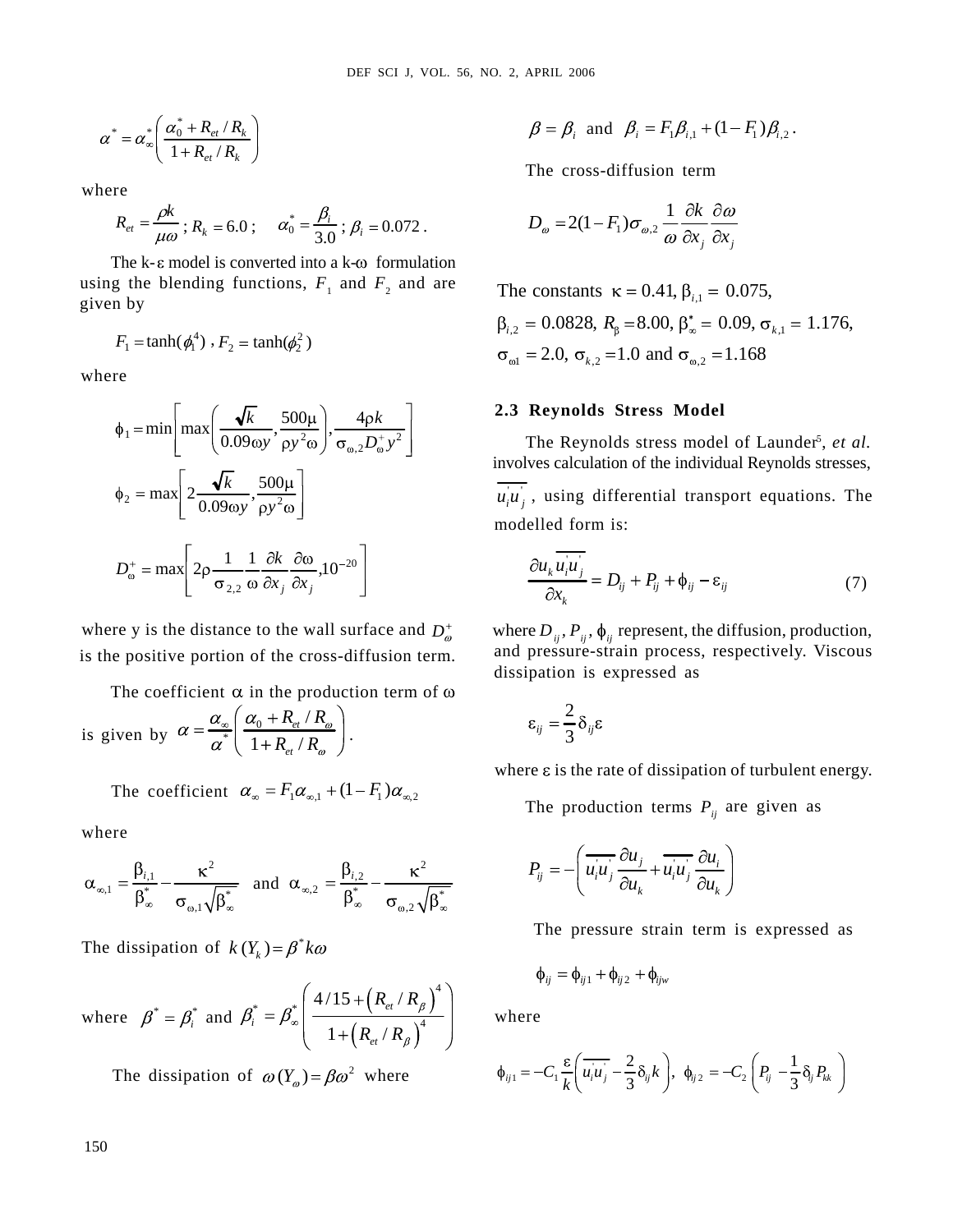and instead of  $\phi_{ijw}$ , nonequilibrium wall function

The diffusion of the Reynolds stress,  $D_{ij}$ , is

$$
D_{ij} = \frac{\partial}{\partial x_k} \left( C_s \frac{k u_k u_i}{\epsilon} \frac{\partial u_k u_j}{\partial x_i} \right)
$$

The dissipation rate  $\varepsilon$  is governed by the following axis of the diffuse<br>sport equation: parameter, m as transport equation:

$$
\frac{\partial u_k \varepsilon}{\partial x_k} = D_{\varepsilon} + \frac{\varepsilon}{k} \big( 0.5 C_{\varepsilon 1} P_{kk} - C_{\varepsilon 2} \varepsilon \big)
$$

$$
D_{\varepsilon} = \frac{\partial}{\partial x_k} \left( C_{\varepsilon} \frac{k \overrightarrow{u_k u_i}}{\varepsilon} \frac{\partial \varepsilon}{\partial x_i} \right)
$$

$$
C_1 = 1.80
$$
,  $C_2 = 0.60$ ,  $C_{s=} 0.18$ ,  $C_{\varepsilon} = 0.18$ ,  $r$  is the radial distance from the axis to any measurement point.

# **3.1 Flow through Axisymmetric Diffuser**

turbulent swirling flow through a  $12^{\circ}$  included angle

is used in FLUENT.<br>Senoo<sub>6</sub>, *et al*. The experimental setup is shown in approximated by axial and circumferential velocities in the constant  $\overline{\partial x_k}$   $\overline{c_k}$   $\overline{c_k}$   $\overline{c_k}$   $\overline{c_k}$   $\overline{c_k}$   $\overline{c_k}$  where the area ratio is four (station B in Fig. 2),  $\mathcal{L}$  **i**  $\alpha$   $\alpha$  iii is and (c) pressure distribution along the wall and conical diffuser is numerically investigated and compared with the available experimental data of Fig. 2. They have measured:(a) the variations of area section ahead of diffuser (station A in Fig. 2), (b) the aforesaid two velocities at a station axis of the diffuser. Senoo<sup>6</sup>, *et al*. defined the swirl parameter, *m* as

$$
\frac{\partial u_k \varepsilon}{\partial x_k} = D_{\varepsilon} + \frac{\varepsilon}{k} \left( 0.5 C_{\varepsilon 1} P_{kk} - C_{\varepsilon 2} \varepsilon \right)
$$
\nwhere\n
$$
m = \frac{\int_{0}^{R} V_a V_z r^2 dr}{R \int_{0}^{R} V_a^2 r dr}
$$
\n(8)

 $x_k$   $\begin{bmatrix} x_k \\ y_k \end{bmatrix}$  velocity components, respectively. It can be seen The model constants are of the angular momentum to the axial momentum  $_1$  -1.00,  $C_2$  -0.00,  $C_{s}$  -0.10,  $C_{\epsilon}$  -0.10, where  $V_a$  and  $V<sub>z</sub>$  are the axial and circumferential here that the product  $m \times R$  represents the ratio passing through a pipe section of radius *R*. Here, *r* is the radial distance from the axis to any measurement point.

**3. RESULTS & DISCUSSION** 12° included angle diffuser with low swirl number Armfield<sup>7</sup>, et al. computed the flow through  $12^{\circ}$  included angle diffuser with low swirl number  $(m = 0.07)$ .

As a first step towards computation of flow were obtained using standard k- $\varepsilon$  and algebraic through an annular diffuser and volute exhaust, the stress model (ASM) with a two-layer wall function. The mean velocity and turbulence quantities The comparison between the predicted and the



**Figure 2. Experimental setup**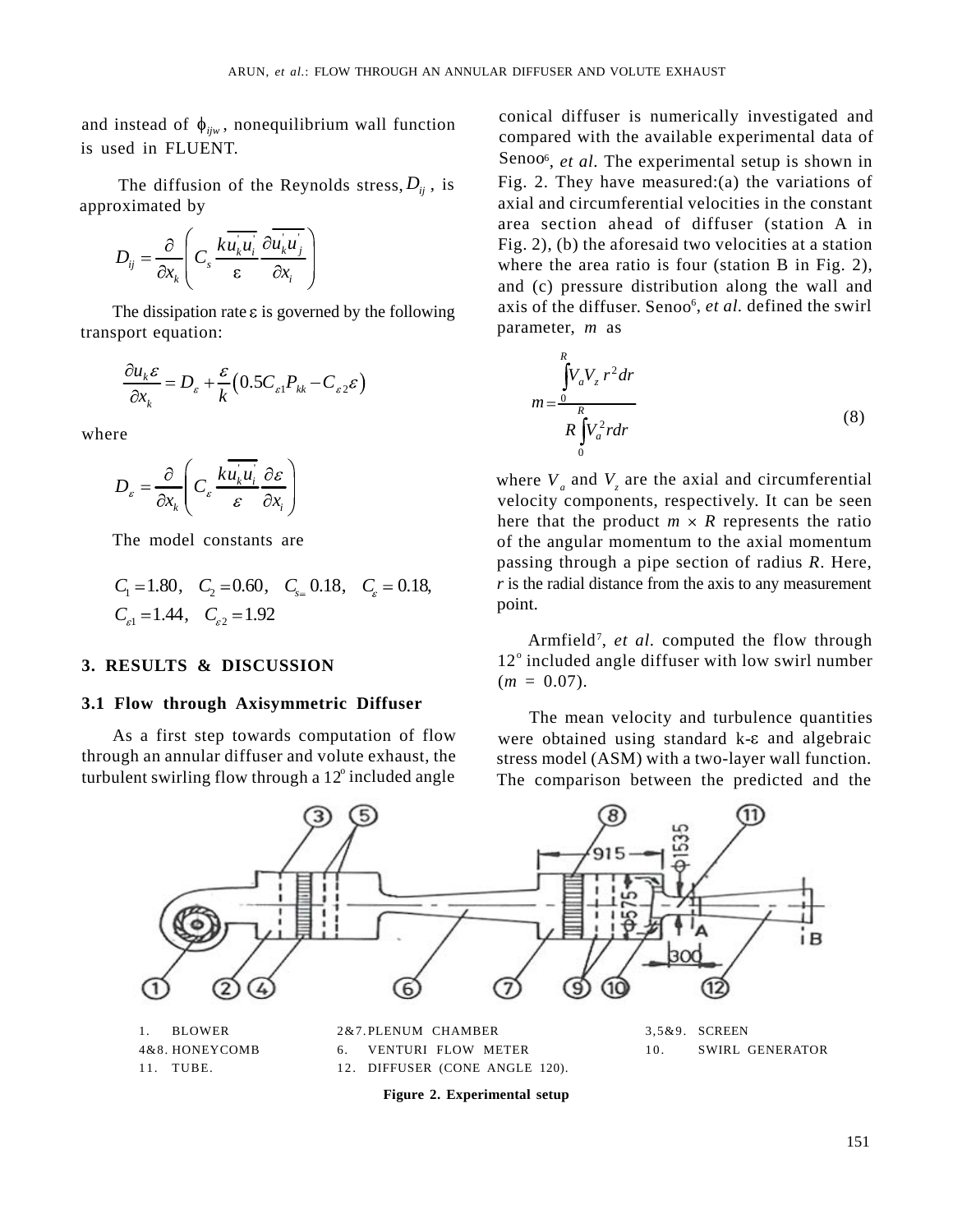experimental data is reasonable with ASM model. However, to examine the model performance with

Figure 3 shows the comparison of computed velocity profiles obtained by the models, viz, RNG  $k-\epsilon$  model with modification for swirl, SST  $k-\omega$ model, and RSM of turbulence with the experimental data at a station where the area ratio is four (station B in Fig. 2). It is seen that RSM and SST  $k-\omega$ models show a close comparison with experimental data at different radial locations. However, the pressure loss is the important part of the present

wall. It is seen that the predictions by RNG  $k-\varepsilon$ and SST k- $\omega$  models are very close to the experimental pressure loss along the diffuser. In this respect, Further, Batten<sup>8</sup>, et al. found the predictions of like inlet turbulent intensity, length of exit duct on in various practical cases. There is a trend towards

higher swirl number, computations for  $m = 0.18$  in complex flows. Hence, SST k- $\omega$  model has been have been carried out in the present investigation. chosen for computation of flow in an annular diffuser increasing use of RSM, but Leschziner and Liem pointed out that the use of RSM is more challenging and volute exhaust, as this model is economical in computational cost and time and also does not need wall treatment. In some cases, the results based on RNG  $k$ - $\varepsilon$  are also presented.

# **3.2 Flow through Annular Diffuser & Volute Exhaust**

investigation and is discussed next. is discretised using unstructured grid containing Figure 4 shows the comparison of predicted Fig. 5. The conditions at inlet and exit are: The inlet and experimental static pressures along the diffuser total temperature and total pressure are 300 K and distribution. It may be added that difference between 90.985 kPa (13.2 psia). The inlet total temperature, pressures at stations A and B is a measure of the total pressure, exit backpressure, and the experimental prediction of SST k- $\omega$  model is almost exact. by the funding agency. The effects of several parameters SST  $k$ - $\omega$  model and RSM model to be comparable the flow through annual diffuser were examined. For computation of flow through annular diffuser and volute exhaust (Fig. 1), the computational domain 4,47,480 control volumes. The grid is shown in 184.039 kPa (26.7 psia). At the outlet, the backpressure is equal to the local atmospheric pressure, ie, pressure distribution along some walls were provided These are described below.



turbulence  $(m = 0.18)$ .



**Figure 4. Static pressure along the diffuser wall**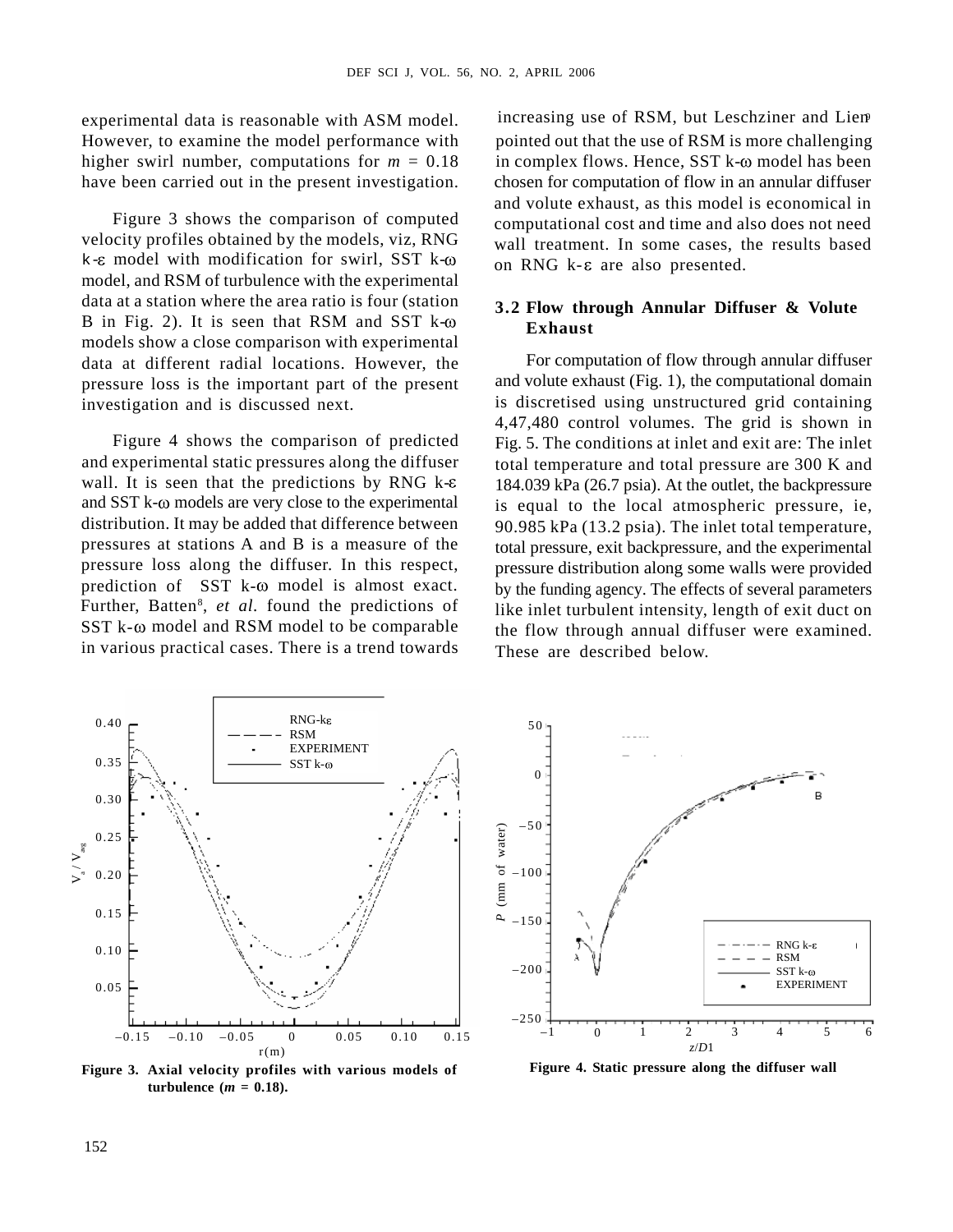# 3.2.1 *Effect of Inlet Turbulent Intensity*

Computations with inlet turbulent intensity of 5 per cent and 10 per cent were carried out. No significant changes in the results were observed. Hence, inlet turbulent intensity of 10 per cent was used in the subsequent computations.

# 3.2.2 *Effect of Exit Duct Length*

To study the effect of exit pipe length on the predicted results, computations were carried out for the cases: (i) without exit pipe, (ii) exit pipe of one diameter length, and (iii) exit pipe of three diameter length. The exit backpressure was prescribed as atmospheric pressure. Computations showed that the static pressure over the exit suction was not uniform for cases (i) and (ii). The case (iii) gives desired uniform exit pressure over the entire cross section. It may be added that, unless an adequate exit pipe length is present, the pressure at the exit would not be uniform. The length of the exit pipe was not prescribed but it was mentioned that, during experiments, the exit pressure was uniform. Hence, the exit pipe of three diameter length was used in subsequent computations.

# 3.2.3 *Steady & Unsteady Computations*

Computations assuming steady state were performed using RNG  $k$ - $\varepsilon$  and SST  $k$ - $\omega$  models for

the given inlet total pressure of 26.7 psi. The wall static pressure along the inner diffuser and transition at 0 o'clock position has been shown in Fig. 6 (Fig. 1 for 0 o'clock position). It is evident from the figure that SST  $k_{\omega}$  model predicts the wall static pressure closer to the experimental data than the RNG  $k$ - $\varepsilon$  model. Computations were repeated assuming unsteady flow. Wall static pressures obtained along the inner diffuser and the transition for steady and unsteady cases at 0 O' clock positions is presented in Fig. 7. The comparison reveals that better results are obtained when the flow is treated as unsteady.

### 3.2.4 *Variation of Grid near the Wall*

The grid points were clustered adjacent to the wall to resolve the near-wall region. Computations were carried out for two grids having the point nearest to wall at (i)  $D_i/$  800 and (ii)  $D_i/$  3200 from / 3200 from the wall, where  $D_i$  is the hydraulic diameter of the inlet pipe. The pressures along the inner diffuser and transition at 0 O' clock position for the two grids are shown in Fig. 8. It is evident from the figure that there is no significant improvement in the results for the grid having the first point less than  $D_i$  /800 from the wall.

The wall static pressures along the inner diffuser and transitions at 3, 6, 9 O' clock positions are presented in Figs 9 to 11. Figures 12 and 13 show

![](_page_6_Figure_11.jpeg)

![](_page_6_Figure_13.jpeg)

**Figure 5. Grid Figure 5. Grid Figure 5. Grid Figure 5. Grid Figure 5. Grid Figure 5. Grid Figure 5. Grid Figure 5. Grid Figure 5. Grid Figure 5. Grid Figure 5. Grid Figure 5. Grid Figure 5. Grid at 0 O' clock position–steady flow computation.**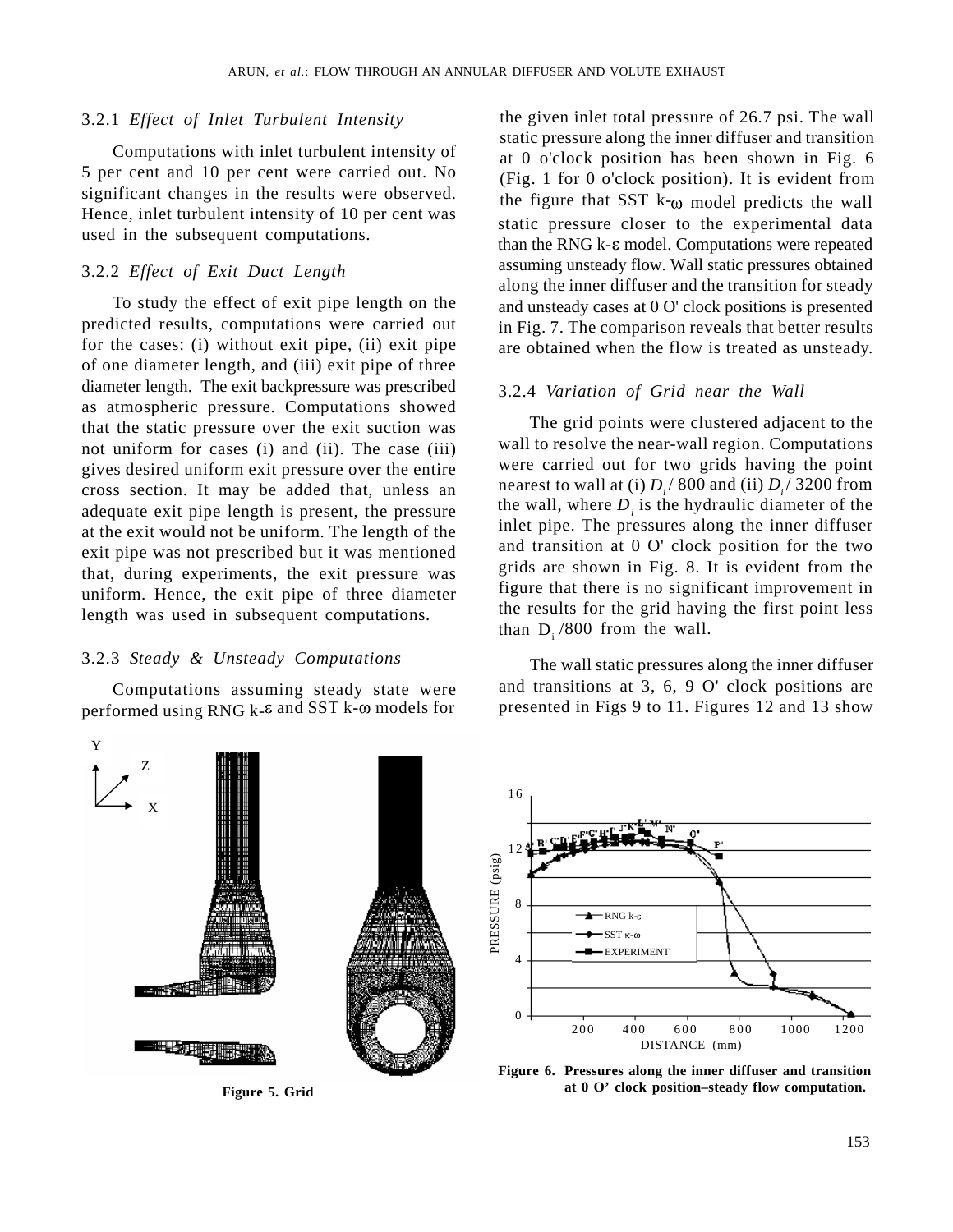![](_page_7_Figure_1.jpeg)

**at 0 O'clock position - unsteady flow computations.**

![](_page_7_Figure_3.jpeg)

**Figure 9. Pressures on the inner diffuser at 3 O'clock position Figure 10. Pressures on the inner diffuser at 6 O'clock position**

![](_page_7_Figure_5.jpeg)

**Figure 11. Pressures on the inner diffuser at 9 O'clock position**

![](_page_7_Figure_7.jpeg)

**at 0 O'clock position–influence of grid.**

![](_page_7_Figure_9.jpeg)

![](_page_7_Figure_11.jpeg)

**Figure 12.Pressure distribution along right half of the volute casing and transition duct wall.**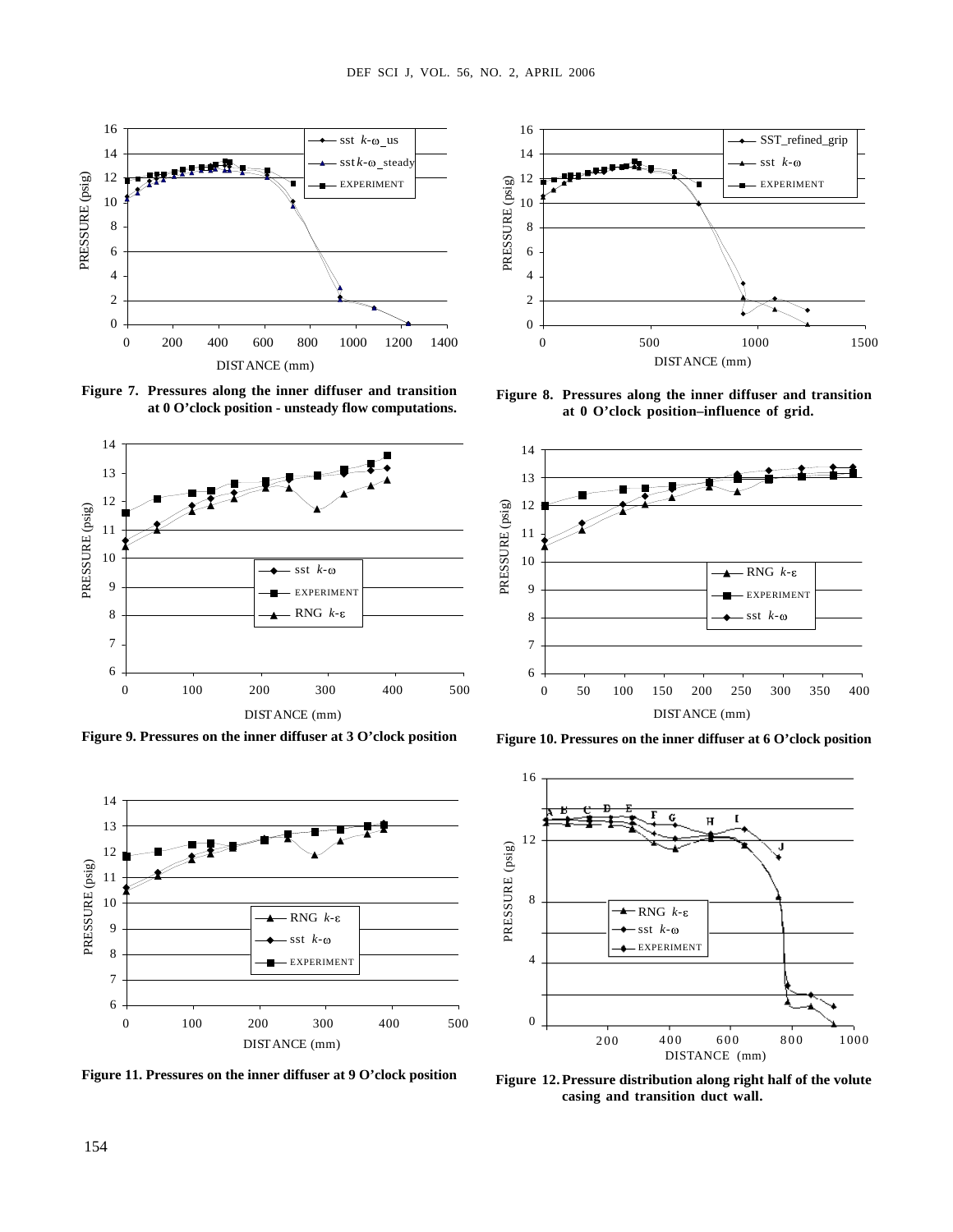![](_page_8_Figure_1.jpeg)

**casing and transition duct wall.**

# 3.2.5 *Variation of Inlet Total Pressure*

important parameter. The information about it is not available from the experimental data. The computations give a mass flow rate of 6.813 kg/s for the total pressure of 26.7 psi at the inlet (Fig. 1). However, computed results indicate that the computed

![](_page_8_Figure_6.jpeg)

![](_page_8_Figure_8.jpeg)

**position-influence of inlet pressure.**

the wall static pressure distributions along right and static pressure near the inlet [point A in Fig. 1(b)] left half of the volute casing and transition duct. is lower by about 1 psi as compared to the experimental The mass flow rate through the duct is an experimental value of 26.7 psi. For an inlet total value (Fig. 7). To examine the possible effect of this difference on the mass flow rate, the prescribed total pressure at the inlet was increased from the pressure of 28 psi, the computed static pressure at point A matched with the experimental value (Fig. 14), although the subsequent variation was higher than the experimental distribution. With this inlet total pressure, the mass flow rate was

![](_page_8_Figure_11.jpeg)

**Figure 15. Mach contours at the central plane Figure 16. Static pressure contours at the central plane (psi)**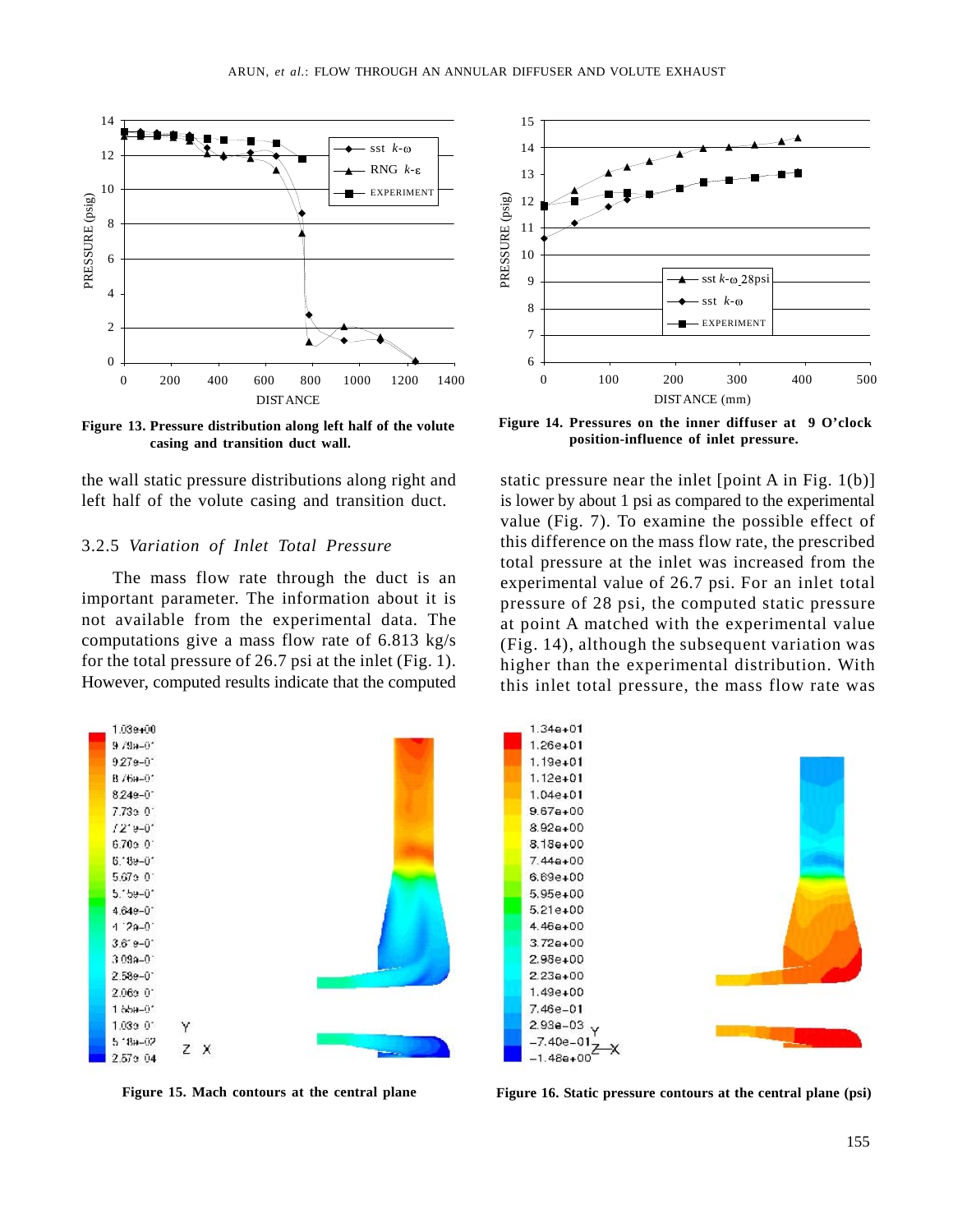![](_page_9_Figure_1.jpeg)

**(c) detail near extended circular lip.**

Thus, it is interesting to note that  $SST k-\omega$  model gives reasonable predictions of wall static pressure and the mass flow rate can be expected to be circular casing. Thus, the flow field is unsteady,

# **3.3 Flow Features**

The Mach contours in the central plane of the volute exhaust are shown in Fig. 15. The flow is subsonic throughout but reaches sonic value near the exit. Figure 16 shows the static pressure contours in the central plane of the volute exhaust. Figure 17 (a) presents the velocity vector in the central plane diffuser [ie, near point  $F'$  in Fig. 1(b)]. The onset of flow separation is seen in Fig. 17 (b). This

7.238 kg/s, which is only 6 per cent higher than recirculation region of relatively low velocity results in the earlier case with inlet pressure of 26.7 psi. in static pressure loss. Figure 17 (c) reveals a within 6 per cent of the correct value. Complementing the observation that unsteady recirculation region at the central plane and in between the extended circular lip and the bottom computation gives better results.

# **4. CONCLUSIONS**

 $(Z=0)$ . The flow from the annular diffuser separates mass flow rate is expected to be within 6 per cent from the inner wall near the exit of the annular of the actual flow rate. It is planned to use this The computations considering flow as unsteady and using  $SST k- $\omega$  model of turbulence give the$ results of wall static pressure distributions along the inner wall of annular diffuser, the volute casing, and the transition duct wall, which are in close agreement with the experimental results. The predicted technique for optimising geometry of volute exhaust in practical engines.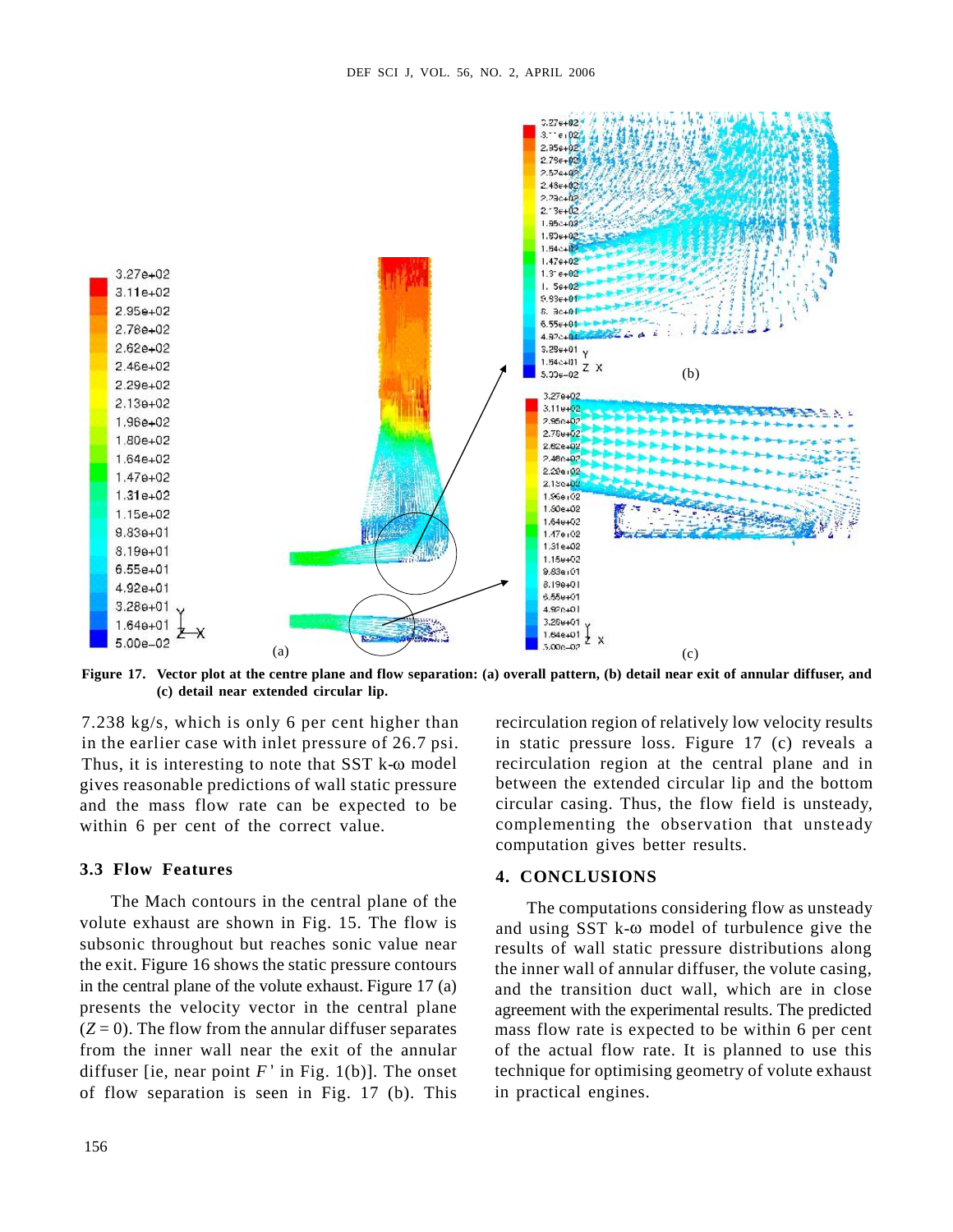This project was funded by the Gas Turbine Research Establishment (GTRE), Bangalore. Dr S. Kishore Kumar/ Vimala Narayanan were the 5. Launder, B.E.; Reece, G.J. & Rodi, W. Progress project monitors. The computations were carried out at the CFD Centre, IIT Madras, Chennai. The closure. *J*. *Fluid Mechanics*, 1975, **68**, support is gratefully acknowledged. 537-86.

- & Senthil Kumar, K. Computation of turbulent December 12-14, 2002. pp. 401-08. 28, 453-60.
- 
- group analysis of turbulence. I. Basic theory. 9. Leschziner, M.A. & Lien F.S. Numerical aspects
- **ACKNOWLEDGEMENTS** 4. Menter, F.R. Two-equation Eddy-viscosity models for engineering applications. AIAA *Journal,* 1994, **32**, 1598-605.
	- in the development of Reynolds stress turbulence 537-86.
- **REFERENCES** 6. Senoo, Y.; Kawaguchi, N. & Nagata, T. Swirl flow in conical diffusers. *Bull*. *Japan Soc*. *Mech*. *Engg*., 1970, **21**, 112-19.
	- swirling flow in a conical diffuser. *In* Proceedings 7. Armfield, S.W.; Cho, N.H. & Fletcher, C.A.J. of the 2<sup>nd</sup> International and 29<sup>th</sup> National Conference Prediction of turbulence quantities for swirling on Fluid Mechanics and Fluid Power, IIT Roorkee, flow in conical diffusers. *AIAA Journal*,1990, **28**, 453-60.
	- turbulent flow inside an enclosure with central Loyau, H. Reynolds stress transport modeling partition. *Progress in CFD*, 2005, **32**, 455-65. for compressible aerodynamic applications. *AIAA Journal*, 1999, **37**, 785-97.
- *J*. *Sci*. *Comput*., 1986, **1**, 3-51. (see also Choudhury, of applying second moment closure to complex D. Introduction to renormalisation group method flows in closure strategies for turbulent and and turbulence modelling. Fluent Inc, Technical transitional flows, edited by B.E. Lander and Memorandum, TM-107, 1993.) N.P. Sandham. Cambridge University Press, R DIFFUSER AND VOLUTE EXHAUST<br>
4. Menter, F.R. Two-equation Eddy-viscosity models<br>
for engineering applications. AIAA *Journal*,<br>
1994, 32, 1598-605.<br>
5. Launder, B.E.: Reccc. G.J. & Rodi, W. Progress<br>
in the development R DIFTUSER AND VOLUTE EXHAUST<br>
4. Menter, F.R. Two-equation Eddy-viscosity models<br>
for engineering applications. AIAA Journal,<br>
1994, 32, 1598-605.<br>
5. Lander, B.E.; Reecc, G.J. & Rodi, W. Progress<br>
closure. J. Fluid Mecha R DITTISTE AND VOLUTE EXITATIST<br>
4. Menter, F.R. Two-equation Eddy-viscosity models<br>
for engineering applications. AIAA Journal,<br>
1994, 32. 1598-605.<br>
into development of Reynolds stress utroluence<br>
closure. *I. Fluid Mec* R DIFFUSER AND VOLUTE EXITATIST<br>
4. Menter, F.R. Two-equation Eddy-viscosity models<br>
for engineering applications. AIAA Journal,<br>
1994, 32. 1593-603.<br>
in the development of Repnods stress univelence<br>
in the development of 2002. pp. 153-87.

# **Contributers**

![](_page_10_Picture_14.jpeg)

ARN OWLEDGEMENTS<br>
ACKNOWLEDGEMENTS<br>
1. Abdient, F.K. Iver-guasion Eddy-viscosity models<br>
Take project was finaled by the Gen Tuckins.<br>
1. Abdient, F.K. Iver-guasion Eddy-viscosity models<br>
Theoretic metric in the computer 2. Arm M. B. Theorem are the computation of the matter in the spin state of the computation of the computer of the computer of the computer of the computer of the computation of the computation of the computation of the c 3. NEW OUR DESIMIENTS<br>
3. The projection function of the state of the state of the state of the state of the state of the state of the<br>
3. The projection function of the state of the state of the state of the<br>
Benedict of **Mr M. Arun** did his BE(Mech) from the Regional Engineering College, Surat, and MS (Aero Engg) from Indian Institute of Technology Madras, Chennai. Presently, he is doing PhD at the University of Greenwich, UK, in the area of combustion. He has published 4 papers in national/international journals/conference proceedings. His research interests are: Computational fluid dynamics, combustion, and parallel computing.